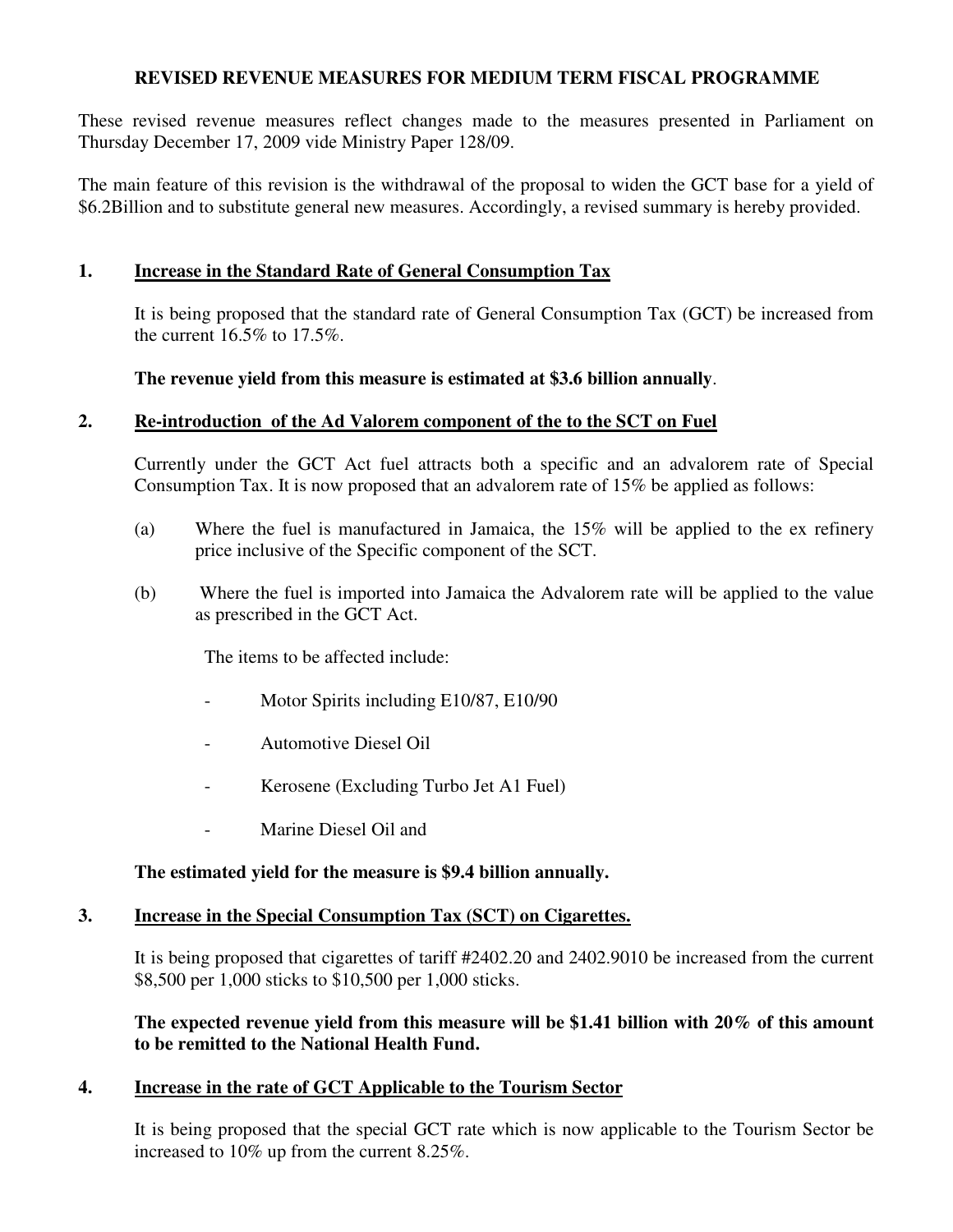The effective date for this measure is April 1, 2010.

# **The revenue yield from this measure is estimated at \$1.231 billion annually.**

# **5. Imposition of GCT on the Supply of Electricity to Residential and Commercial/Industrial Premises**

In addition to the earlier Ministry Paper's proposal to impose GCT on residential premises, the following changes are being made:

- a) application of 10% rate of GCT to the supply of electricity to residential premises above 200 kilowatt hours per month, and
- b) application of 10% rate of GCT to the supply of electricity to commercial and industrial premises.

The effective date for this measure is January 1, 2010.

# **The additional revenue yield from this measure is estimated at \$0.253 billion annually**.

# **6. Increased GCT rate on commercial imports.**

It is being proposed that commercial importers be required to pay GCT at the rate of 22.5% except for the following:

- Petroleum products as outlined in the second schedule to the GCT Act.
- Capital goods as designated under the Customs Act.
- Goods imported under the Deferment Scheme pursuant to Section 42 of the GCT Act.
- Goods that are zero rated or exempt under the GCT Act.
- Goods imported by persons who are not registered to collect GCT and already have the uplift GCT value applied for calculation.

The effective date for this measure is January 1, 2010.

# **The revenue yield from this measure is estimated at \$2.9 billion annually.**

# **7. Additional Income Tax on Higher Income Earners**

It is being proposed that, as a temporary measure, individuals earning above \$5 million annually will be charged an increased rate of income tax as indicated below:

| <b>Taxable Income</b>            | <b>Marginal Rate</b> |  |  |
|----------------------------------|----------------------|--|--|
| $$0 - $441,168.00$               | nil                  |  |  |
| $$441,169.00 - $5,000,000.00$    | 25%                  |  |  |
| $$5,000,001.00 - $10,000,000.00$ | 27.5%                |  |  |
| \$10,000,001 and above           | 35%                  |  |  |

# **Ministry of Finance and the Public Service**  2 **December 23, 2009**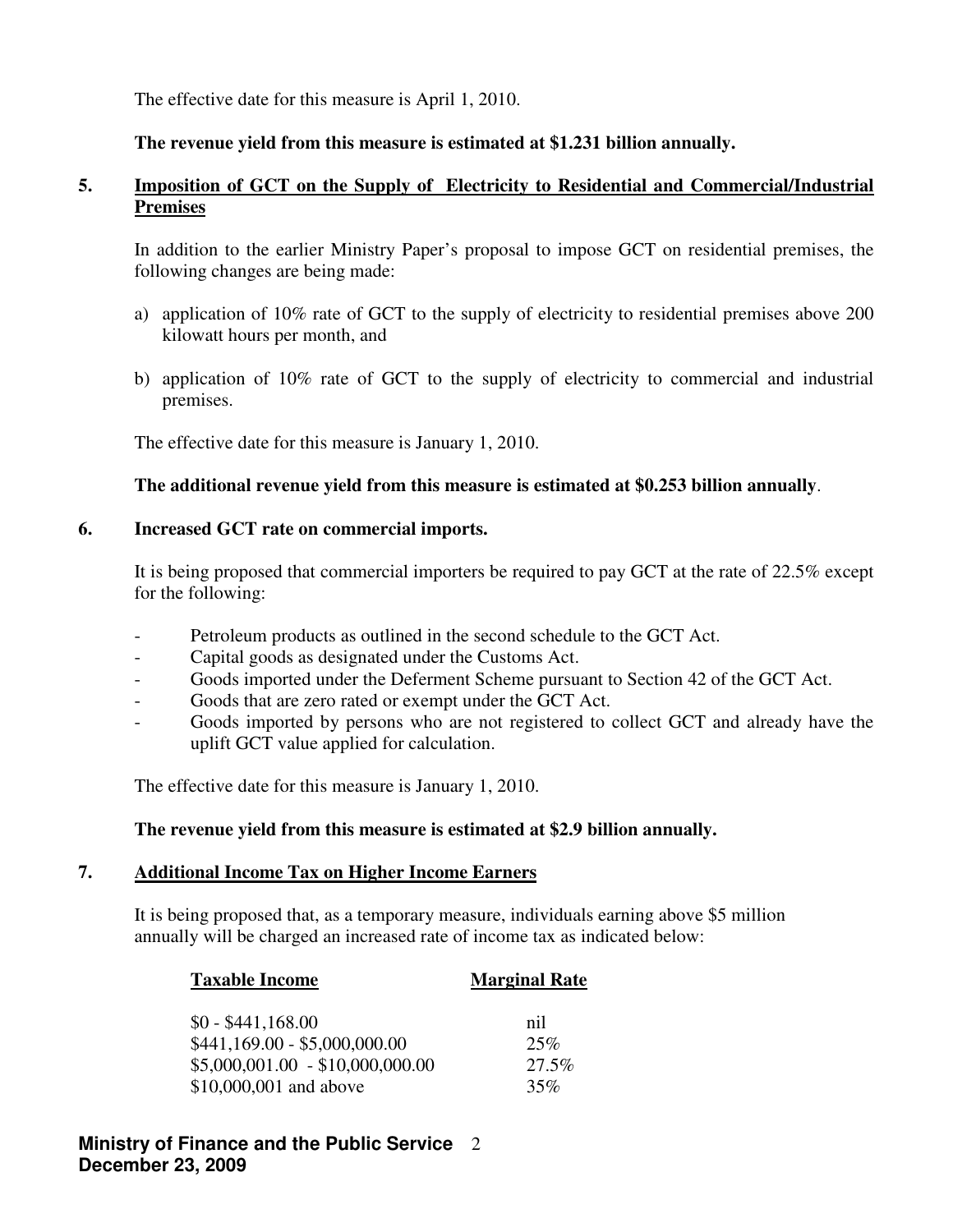It is to be noted that all income levels will benefit from the general threshold of \$441,168.00 and/or the additional \$80,000.00/\$160,000.00 in the case of pensioners.

The effective date for this measure is January 1, 2010 and will expire at the end of Fiscal Year 2010/11.

#### **The revenue yield from this measure is estimated at \$1.317 billion annually.**

#### **8. Increase in Licence Fees on Motor Cars/SUV** ≥ **2999 cc**

It is being proposed that motor cars/SUVs equal to or greater than 2999 cc be charged an additional licence fee of \$4,000 annually, bringing the total to a minimum \$16,000 or the appropriate amount.

The effective date for this measure is January 1, 2010.

#### **The revenue yield from this measure is \$0.032M.**

### **9. The Removal of certain organizations from the Third Schedule Part Three Item 8 to the Customs Act.**

It is proposed to delete Rifle Associations from the Third Schedule to the Customs Act thereby making them subject to tax.

 The effective date for this measure is January 1, 2010.  **The revenue yield from this measure is estimated at \$25 Million annually** 

#### **10. The application of an increased CET rate on certain items.**

It is proposed that the Common External Tariff (CET) on the following items be increased to the new rates as indicated:

|                                                                                  |   | Current        | <b>New</b><br>CET Rate $(\%)$ CET Rate $(\%)$ |
|----------------------------------------------------------------------------------|---|----------------|-----------------------------------------------|
| Plasma/LED, LCD televisions equal to or<br>greater than 30 inches                |   | 20             | 40                                            |
| All terrain vehicles (ATV) and motor cycles                                      |   |                |                                               |
| equal to or greater than 299 ccs                                                 |   | 40             | 50                                            |
| All guns including shot guns and cartridges<br>and ammunitions and parts thereof |   | 30             | 50                                            |
| Yachts and other pleasure boats including jet skis                               |   | 20             | 40                                            |
| Non petroleum synthetic engine oil                                               |   | $\overline{0}$ | 25                                            |
| Jewellery                                                                        |   | 30             | 50                                            |
| <b>Ministry of Finance and the Public Service</b>                                | 3 |                |                                               |

**December 23, 2009**